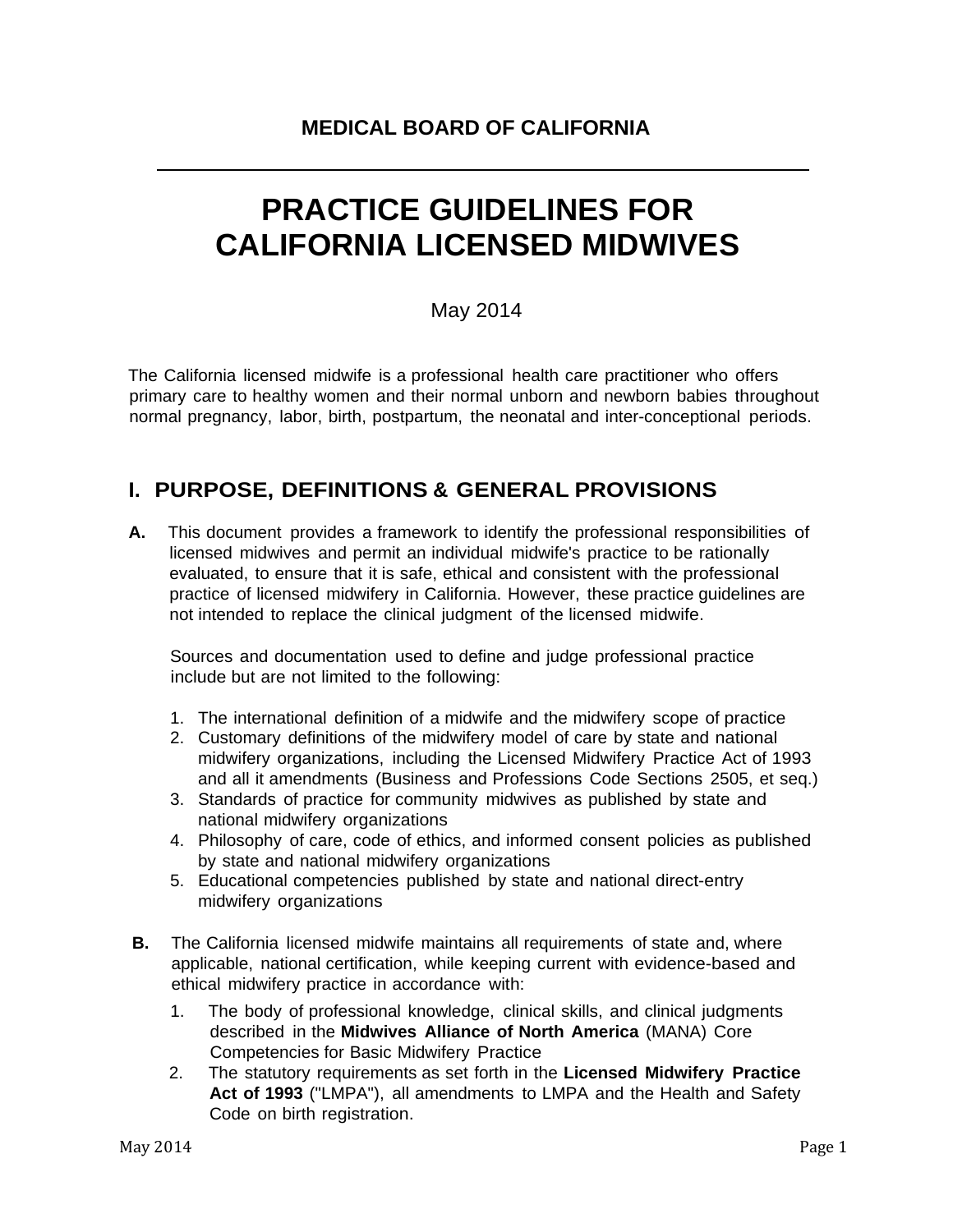- 3. The generally accepted guidelines for community-based midwifery practice as published by state and national direct-entry midwifery organizations
- **C.** The California licensed midwife provides care in private offices, physician offices, clinics, client homes, maternity homes, birth centers and hospitals. The licensed midwife provides well-women health services and maternity care to essentially healthy women who are experiencing a normal pregnancy. An essentially healthy woman is without serious pre-existing medical or mental conditions affecting major body organs, biological systems or competent mental function. An essentially normal pregnancy is without serious medical complications affecting either mother or fetus, and is consistent with the definition set forth under Business and Professions Code Section 2507(b)(1).
- **D.** The California licensed midwife provides the necessary supervision, care and advice to women prior to and during pregnancy, labor and the postpartum period, and conducts deliveries and cares for the newborn infant during the postnatal period. This includes preventative measures, protocols for variations and deviations from norm, detection of complications in the mother and child, the procurement of medical assistance when necessary and the execution of emergency measures in the absence of medical help.
- **E.** The California licensed midwife's fundamental accountability is to the women in her care. This includes a responsibility to uphold professional standards and avoid compromise based on personal or institutional expediency.
- **F.** The California licensed midwife is also accountable to peers, the regulatory body and to the public for safe, competent, ethical practice. It is the responsibility of the licensed midwife to incorporate ongoing evaluation of her/his practice, including formal or informal sources of community input. This includes but is not limited to the licensed midwife's participation in the peer review process and any required mortality and morbidity reporting. The results of these individual evaluations can be distributed to influence professional policy development, education, and practice.
- **G.** The California licensed midwife is responsible to the client, the community and the midwifery profession for evidence-based practice. This includes but is not limited to continuing education and on-going evaluation and application of new information and improved practices as recommended in the scientific literature. It may also include developing and dispersing midwifery knowledge and participating in research regarding midwifery outcomes.
- **H.** The California licensed midwife uses evidence-based policies and practice guidelines for the management of routine care and unusual circumstances by establishing, reviewing, updating, and adhering to individualized practice policies, guidelines and protocols appropriate to the specific setting for a client's labor and birth and geographical characteristics of the licensed midwife's practice. Practicespecific guidelines and protocols are customarily implemented through standard or customized chart forms, informed consent and informed refusal documents (including the consent required in Business and Professions Code Section 2508), other formal and informal documents used routinely for each area of clinical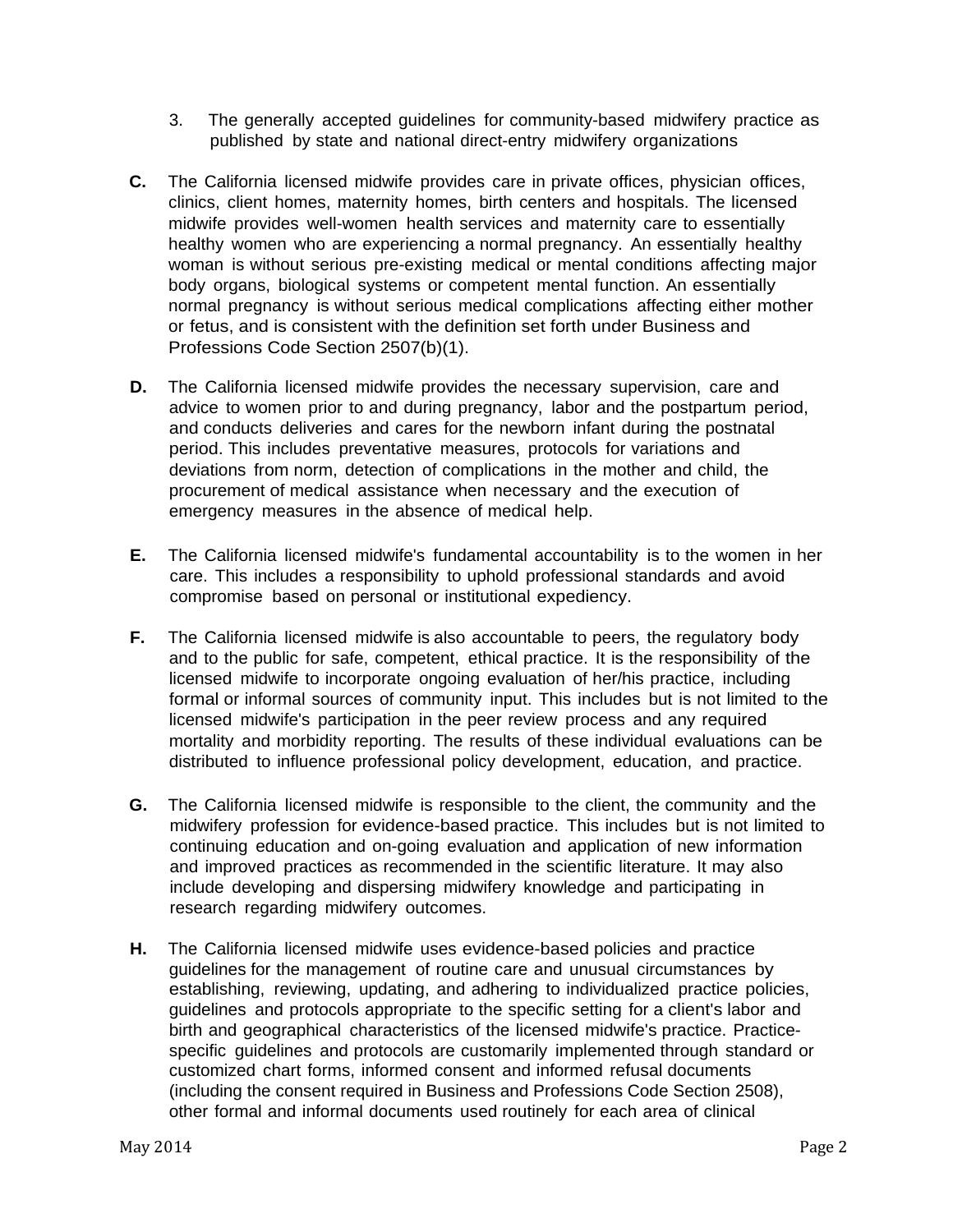practice, including but not limited to the antepartum, intrapartum, postpartum, newborn periods and inter-conceptional periods.

- **I.** The licensed midwife's policies, guidelines and protocols are consistent with standard midwifery management as described in standard midwifery textbooks or a combination of standard textbooks and references, including research published in peer-review journals. Any textbook or reference which is also an approved textbook or reference for a midwifery educational program or school is considered an acceptable textbook or reference for use in developing a midwife's individual policies and practice guidelines. When appropriate or requested, citations of scientific source should be made available for client review.
- **J.** The licensed midwife may expand her skill level beyond the core competencies of her training program by incorporating new procedures into the individual midwife's practice that improve care for women and their families. It is the responsibility of the licensed midwife to:
	- 1. Identify the need for a new procedure by taking into consideration consumer demand, standards for safe practice, and availability of other qualified personnel.
	- 2. Ensure that there are no institutional, state, or federal statutes or regulations that would constrain the midwife from incorporation of the procedure into her practice.
	- 3. Be able to demonstrate knowledge and competency, including:
		- a) Knowledge of risks, benefits, and client selection criteria.
		- b) Having a process for acquisition of required skills.
		- c) Identifying and managing complications.
		- d) Employing a process to evaluate outcomes and maintain professional competency.
	- 4. Identify a mechanism for obtaining medical consultation, collaboration, and referral related to each new procedure.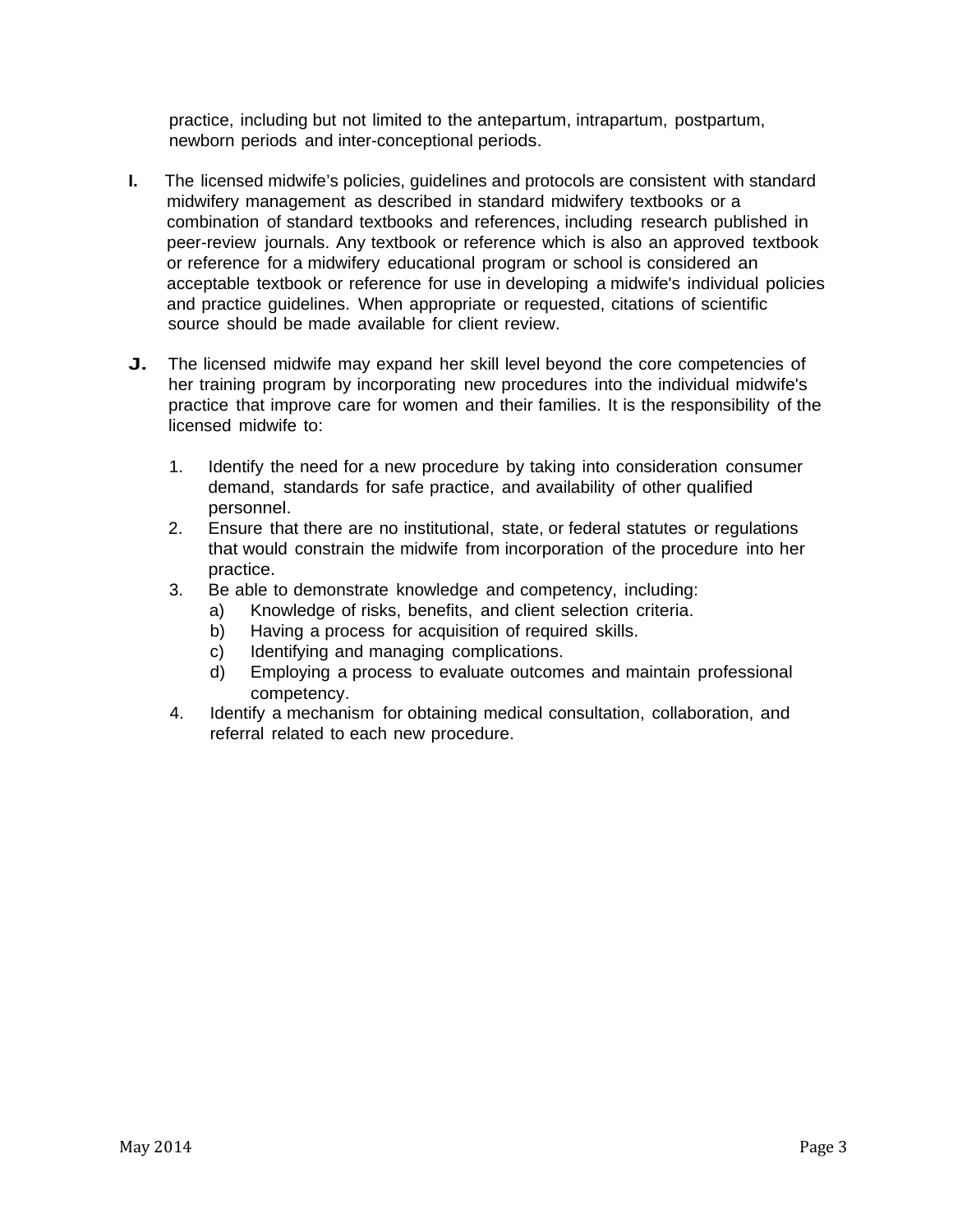### **II. A BRIEF OVERVIEW OF THE LICENSED MIDWIFE'S DUTIES AND SPECIFIC RESPONSIBILITIES TO CHILDBEARING WOMEN AND THEIR UNBORN AND NEWBORN BABIES**

- **A.** The California licensed midwife engages in an ongoing process of risk assessment that begins with the initial consultation and continues throughout the provision of care. This includes continuously assessing for normalcy and, if necessary, initiating appropriate interventions including consultation, referral, transfer, first-responder emergency care and/or emergency transport.
- **B.** Within the midwifery model of care, the licensed midwife's duties to women and babies include the following individualized forms of maternity care:
	- 1. Antepartum care and education, preparation for childbirth, breastfeeding and parenthood.
	- 2. Risk assessment, risk prevention and risk reduction.
	- 3. Identifying and assessing variations and deviations from normal and detection of abnormal conditions and subsequently communicating that information to the woman and, when appropriate, to other health care providers and emergency responders.
	- 4. Maintaining an individual plan for consultation, referral, transfer of care and emergencies.
	- 5. Evidence-based physiological management to facilitate spontaneous progress in labor and normal vaginal birth while minimizing the need for medical interventions.
	- 6. Procurement of medical assistance when indicated.
	- 7. Execution of appropriate emergency measures in the absence of medical help.
	- 8. Postpartum care to mother and baby, including counseling and education.
	- 9. Maintaining up-to-date knowledge in evidence-based practice and proficiency in life-saving measures by regular review and practice.
	- 10. Maintenance of all necessary equipment and supplies, and preparation of documents including educational handouts, charts, informed consent & informed refusal documents (including the consent required in Business and Professions Code Section 2508), birth registration forms, newborn screening, practice policies, guidelines, protocols, and, morbidity and mortality reports and annual statistics.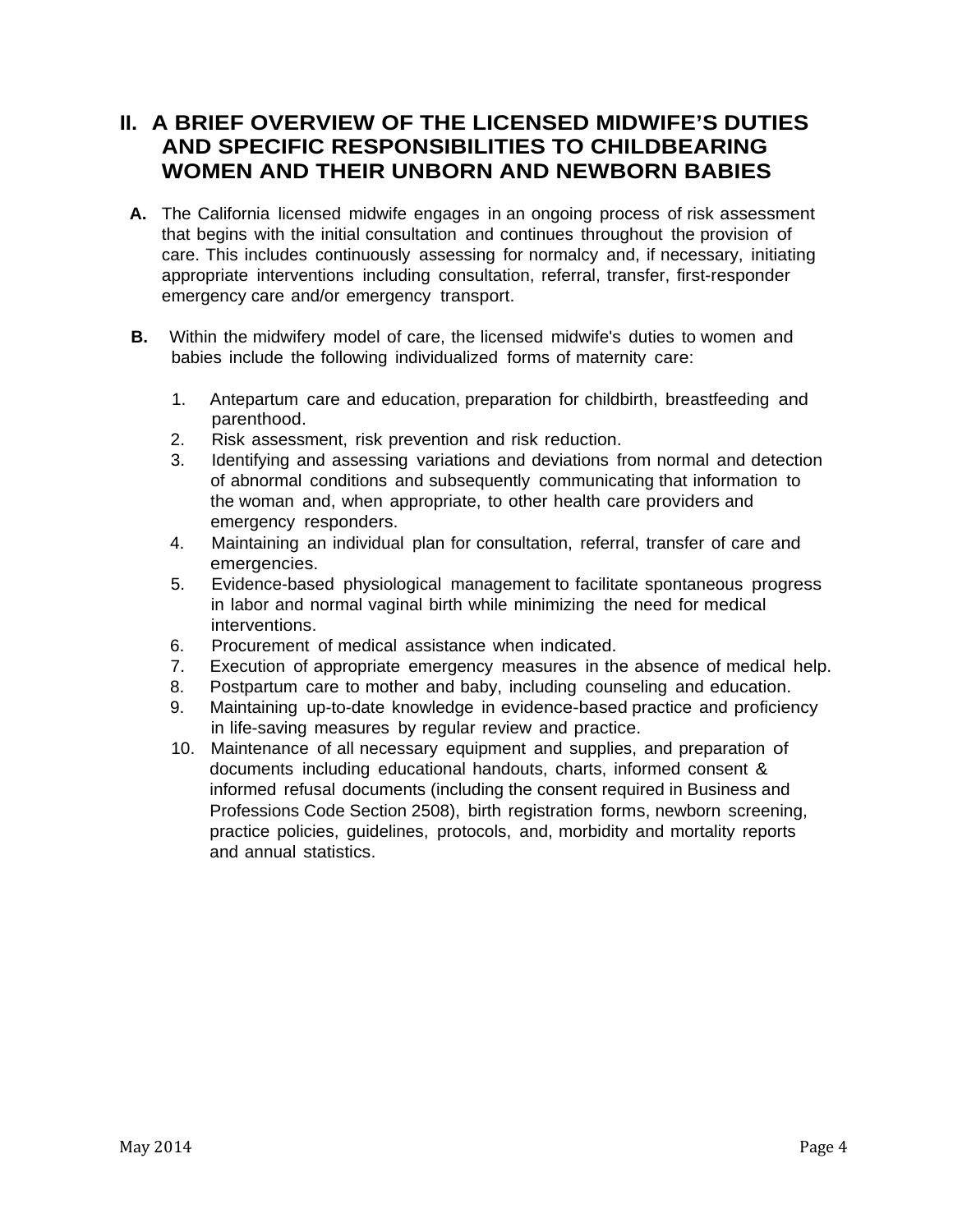# **III. GUIDELINES FOR COMMUNITY-BASED MIDWIFERY**

**ONE:** The licensed midwife is accountable to the client, the midwifery profession and the public for safe, competent, and ethical care.

**TWO:** The licensed midwife ensures that no act or omission places the client at unnecessary risk.

**THREE:** The licensed midwife, within realistic limits, provides continuity of care to the client throughout the childbearing experience according to the midwifery model of care.

**FOUR:** The licensed midwife respects the autonomy of the mentally competent adult woman by working in partnership with her and recognizing individual and shared responsibilities. The midwife recognizes the healthy woman as the primary decision maker throughout the childbearing experience.

**FIVE:** The licensed midwife upholds the client's right to make informed choices about the manner and circumstance of pregnancy, and childbirth, and facilitates this process by providing complete, relevant, objective information in a non- authoritarian and supportive manner, while continually assessing safety considerations and risks to the client, informing her of same.

**SIX:** The licensed midwife refers the client to a physician, as required by law, if at any point during a pregnancy, childbirth, or postpartum care the client's condition deviates from normal.

**SEVEN:** The licensed midwife confers and collaborates with other health care professionals, including other midwives, as is necessary to professionally meet the client's needs. When the client's condition or needs exceed the midwife's scope of practice or personal practice guidelines, the licensed midwife consults with and refers or transfers the client to a physician or other appropriate health care provider.

**EIGHT:** Should the pregnancy deviate from normal and primary care be transferred to a physician, the licensed midwife may continue to counsel, support and advise the client at her request.

**NINE:** The licensed midwife maintains complete and accurate health care records.

**TEN:** The licensed midwife ensures confidentiality of information except with the client's consent, or as required to be disclosed by law, or in extraordinary circumstances where the failure to disclose will result in immediate and grave harm to the client, baby or other immediate family members or professional care providers.

**ELEVEN:** Where geographically feasible, the licensed midwife makes a good faith effort to ensure that a second midwife, or a qualified birth attendant certified in neonatal resuscitation and cardiopulmonary resuscitation, is available during the delivery.

**TWELVE:** The licensed midwife orders, uses or administers only those drugs, supplies, devices and procedures that are consistent with the licensed midwife's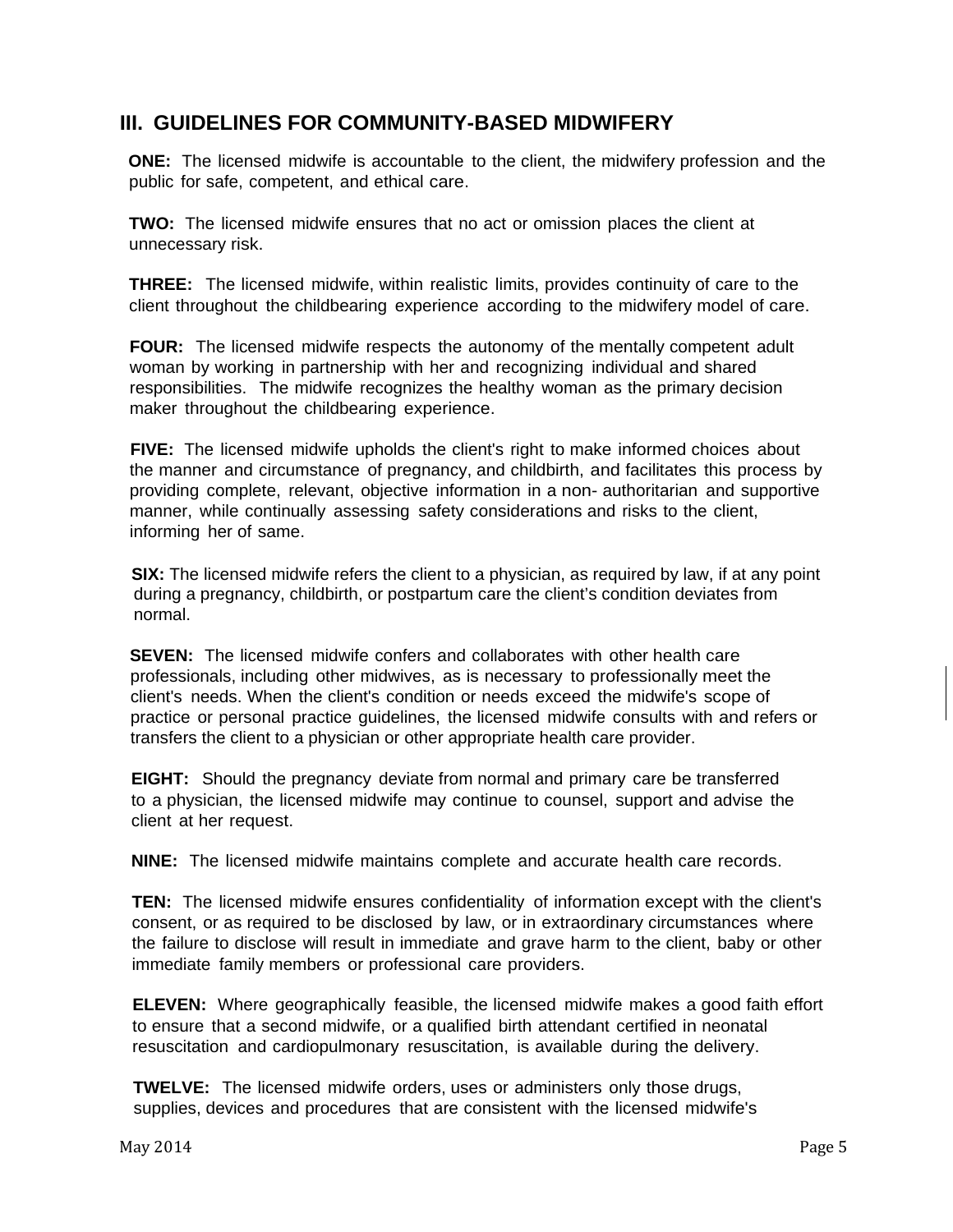professional training as described in 16 CCR 1379.30, community standards and the provisions of LMPA and does so only in accordance with the client's informed consent.

**THIRTEEN:** The licensed midwife orders, performs, collects samples for, or interprets those screening and diagnostic tests for a woman or newborn which are consistent with the licensed midwife's professional training, community standards, and provisions of the LMPA, and does so only in accordance with the client's informed consent.

**FOURTEEN:** The licensed midwife participates in the continuing education and evaluation of self, colleagues and the maternity care system.

**FIFTEEN:** The licensed midwife critically assesses evidence-based research findings for use in practice and supports research activities.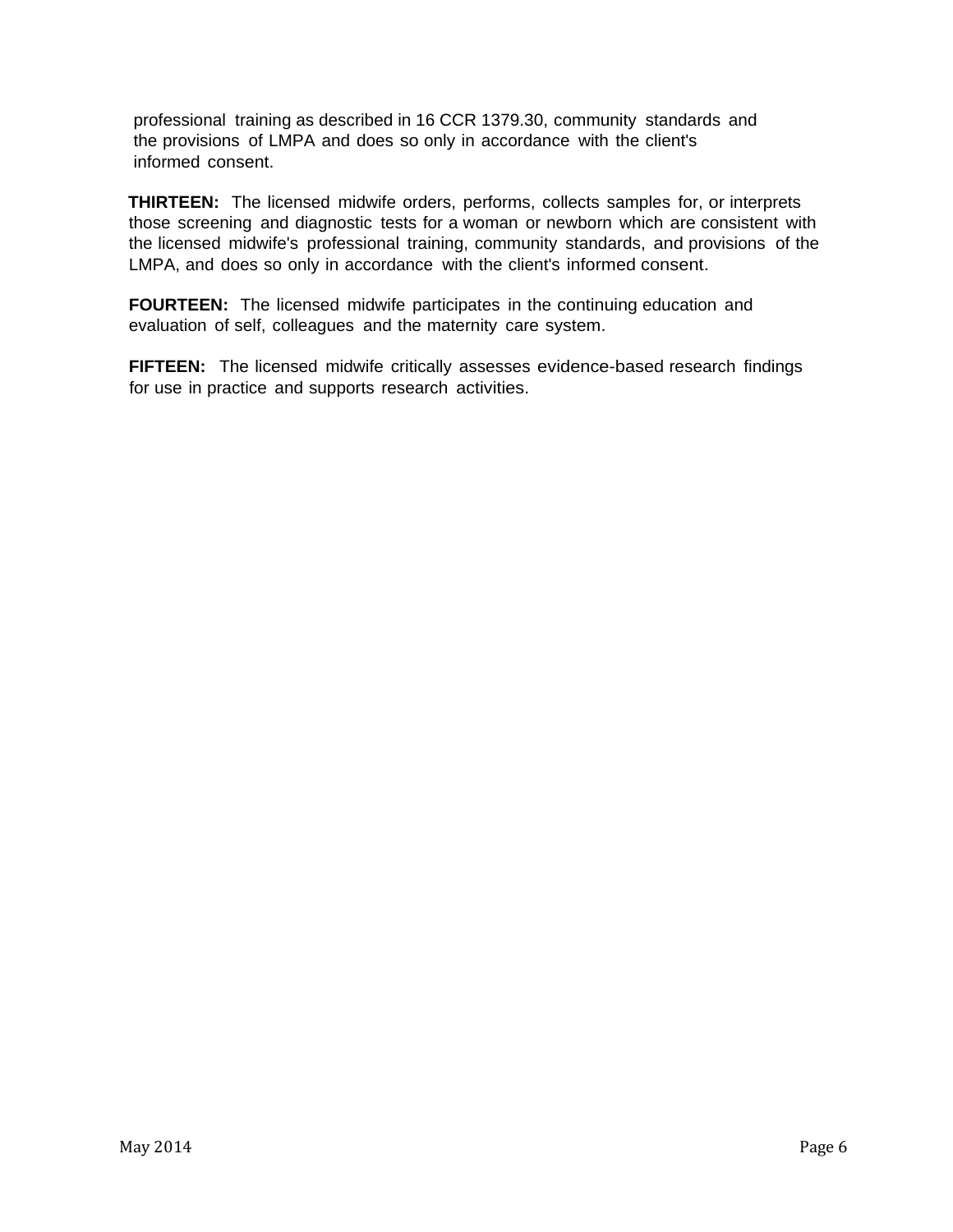# **IV. CRITERIA FOR CLIENT SELECTION**

Criteria for initial selection of clients for community-based midwifery care assumes:

- Healthy mother without serious pre-existing medical or mental conditions
- History, physical assessment and laboratory results within limits commonly accepted as normal and consistent with Business and Professions Code Section 2507(b)(1) with no clinically significant evidence of the following, including but not limited to:
	- a. cardiac disease
	- b. pulmonary disease
	- c. renal disease
	- d. hepatic disease
	- e. endocrine disease
	- f. neurological disease
	- g. malignant disease in an active phase
	- h. significant hematological disorders or coagulopathies
	- i. essential hypertension (blood pressure greater than 140/90 on two or more occasions, six hours apart)
	- j. insulin-dependent diabetes mellitus
	- k. serious congenital abnormalities affecting childbirth
	- l. family history of serious genetic disorders or hereditary diseases that may impact on the current pregnancy
	- m. adverse obstetrical history that may impact on the current pregnancy
	- n. significant pelvic or uterine abnormalities, including tumors, malformations, or invasive uterine surgery that may impact on the current pregnancy
	- o. isoimmunization
	- p. alcoholism or abuse
	- q. drug addiction or abuse
	- r. positive HIV status or AIDS
	- s. current serious psychiatric illness
	- t. social or familiar conditions unsatisfactory for domiciliary birth services
	- u. other significant physical abnormality, social or mental functioning that affects pregnancy, parturition and/or the ability to safely care for a newborn
	- v. other as defined by the licensed midwife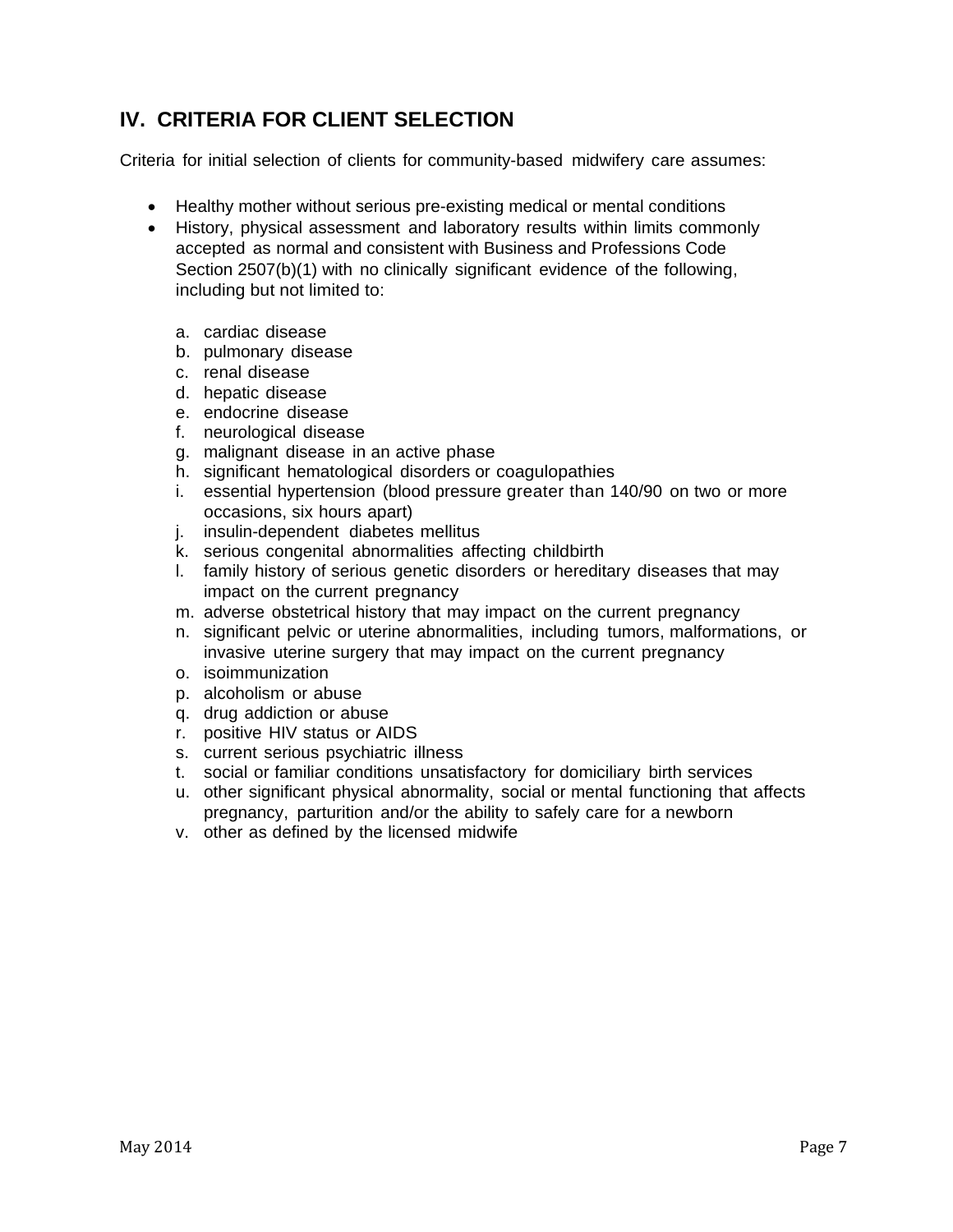### **V. RISK FACTORS IDENTIFIED DURING THE INITIAL INTERVIEW OR ARISING DURING THE COURSE OF CARE**

With respect to the care of a client who deviates from a normal pregnancy as identified by the client selection criteria in section IV or other science-based parameters, the licensed midwife informs the client that her situation must be evaluated by a licensed physician who has current training and practice in obstetrics and gynecology. If the physician determines that the client's condition or concern has been resolved such that the risk factors presented by a woman's disease or condition are not likely to significantly affect the course of pregnancy, the licensed midwife can continue to provide primary care. The client should further be informed that unresolved significant risk factors will limit the scope of the midwife's care to concurrent care with a physician, regardless of whether the woman has consented to care or refused care by a physician.

It is recognized that the client has the right to refuse the recommended referral; however, pursuant to the law, the licensed midwife cannot continue care. The licensed midwife will document refusal of the referral in the client's record.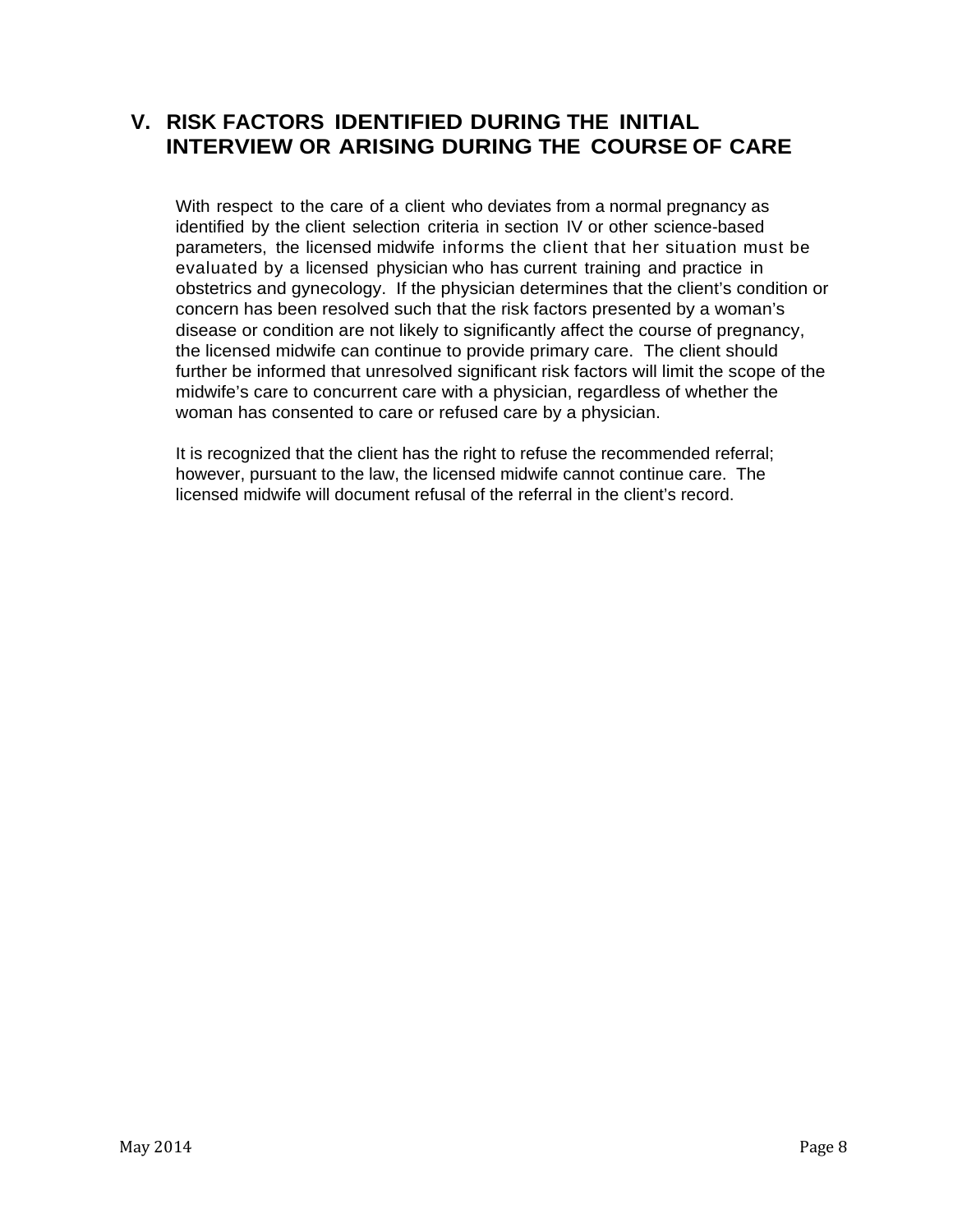### **VI. ANTEPARTUM REFERRAL**

### • **To define and clarify minimum practice guidelines for the safe care of women and infants in regard to ANTEPARTUM PHYSICIAN CONSULTATION, REFERRAL & TRANSFER OF CARE**

The licensed midwife consults with a physician and/or other health care professional whenever there are deviations from normal (including abnormal laboratory results) during a client's pregnancy. If a referral to a physician is needed, pursuant to Business and Professions Code Section 2507, the licensed midwife will, if possible, remain in consultation with the physician until resolution of the concern.

The following conditions, occurring after acceptance o f care with a licensed midwife, require client referral to a physician and may require transfer of care of the client to a medical health care provider. A referral for immediate medical care does not preclude the possibility of care with a licensed midwife if a physician who has current training in obstetrics and gynecology determines, after an examination, that the client's condition or concern has been resolved such that the risk factors presented by a woman's disease or condition are not likely to significantly affect the course of pregnancy.

Antepartal conditions that deviate from normal pregnancy conditions include, but are not limited to:

### **Maternal:**

- a. positive HIV antibody test
- b. threatened or spontaneous abortion after 14 weeks
- c. significant vaginal bleeding
- d. persistent vomiting with dehydration
- e. symptoms of malnutrition or anorexia
- f. protracted weight loss or failure to gain weight
- g. gestational diabetes, uncontrolled by diet
- h. severe anemia, not responsive to treatment
- i. severe or persistent headache
- j. evidence of pregnancy induced hypertension (PIH) or pre-eclampsia (2 blood pressure readings greater than 140/90, 6 hours apart)
- k. deep vein thrombosis (DVT)
- l. urinary tract infection (UTI)
- m. significant signs or symptoms of infection
- n. isoimmunization, positive Rh antibody titer for Rh-negative mother, or any other positive antibody titer which may have a detrimental effect on mother or fetus
- o. documented placental anomaly or previa
- p. documented low lying placenta in woman with history of previous cesarean
- q. preterm labor (before 37 0/7 completed weeks of pregnancy)
- r. premature rupture of membranes (before 37 0/7 completed weeks of pregnancy)
- s. pregnancy with non-reactive stress test and/or abnormal biophysical profile or amniotic fluid assessment
- t. Post-term pregnancy defined as gestation greater than 42 0/7 weeks
- u. other as defined by the Midwife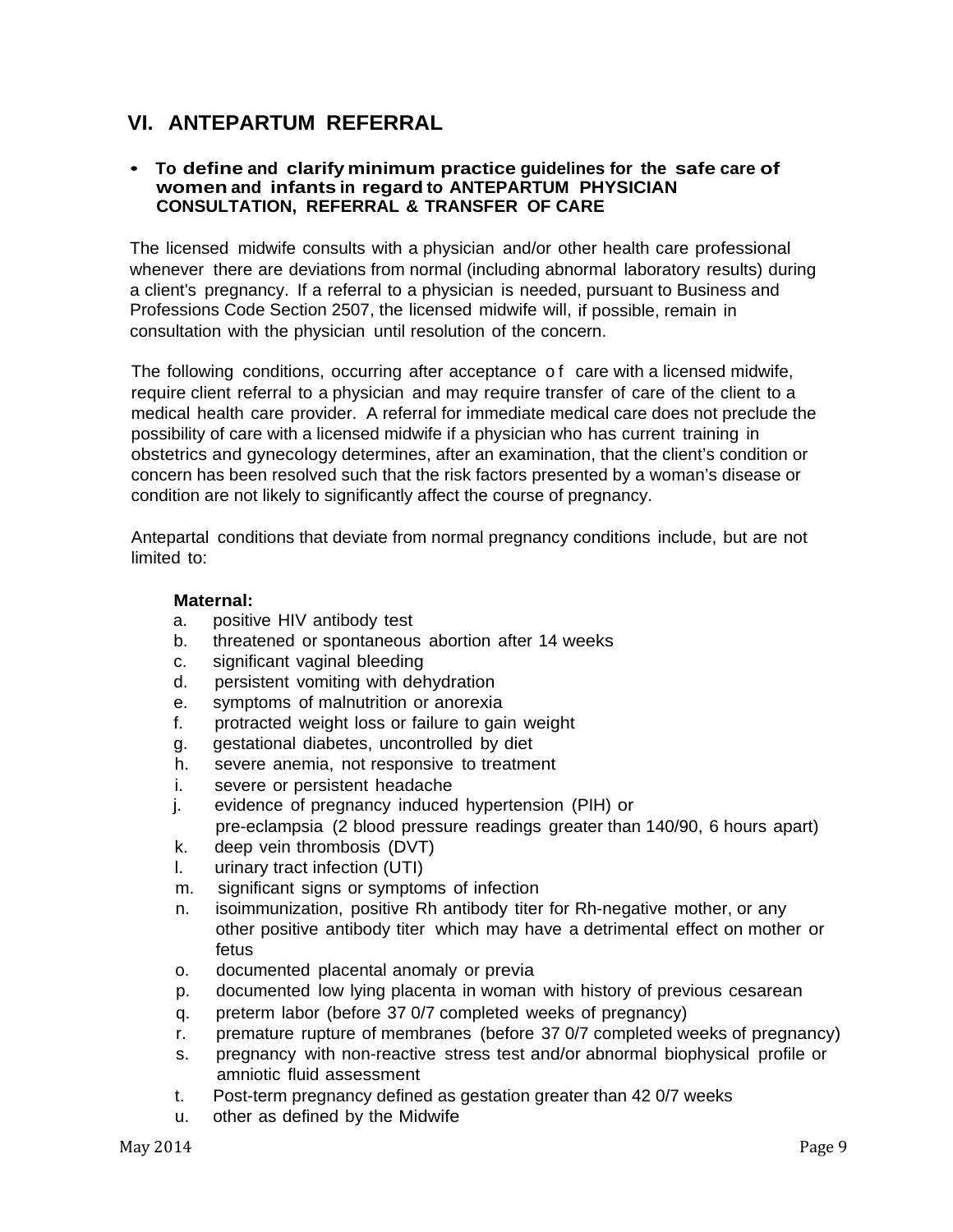### **Fetal:**

- a. lie other than vertex at term
- b. multiple gestation
- c. fetal anomalies compatible with life which are affected by site of birth
- d. marked decrease in fetal movement, abnormal fetal heart tones (FHTs) non-reassuring non-stress test (NST)
- e. marked or severe poly- or oligo-hydramnios (too much or too little amniotic fluid)
- f. evidence of intrauterine growth restriction (IUGR)
- g. significant abnormal ultrasound findings
- h. other as defined by the licensed midwife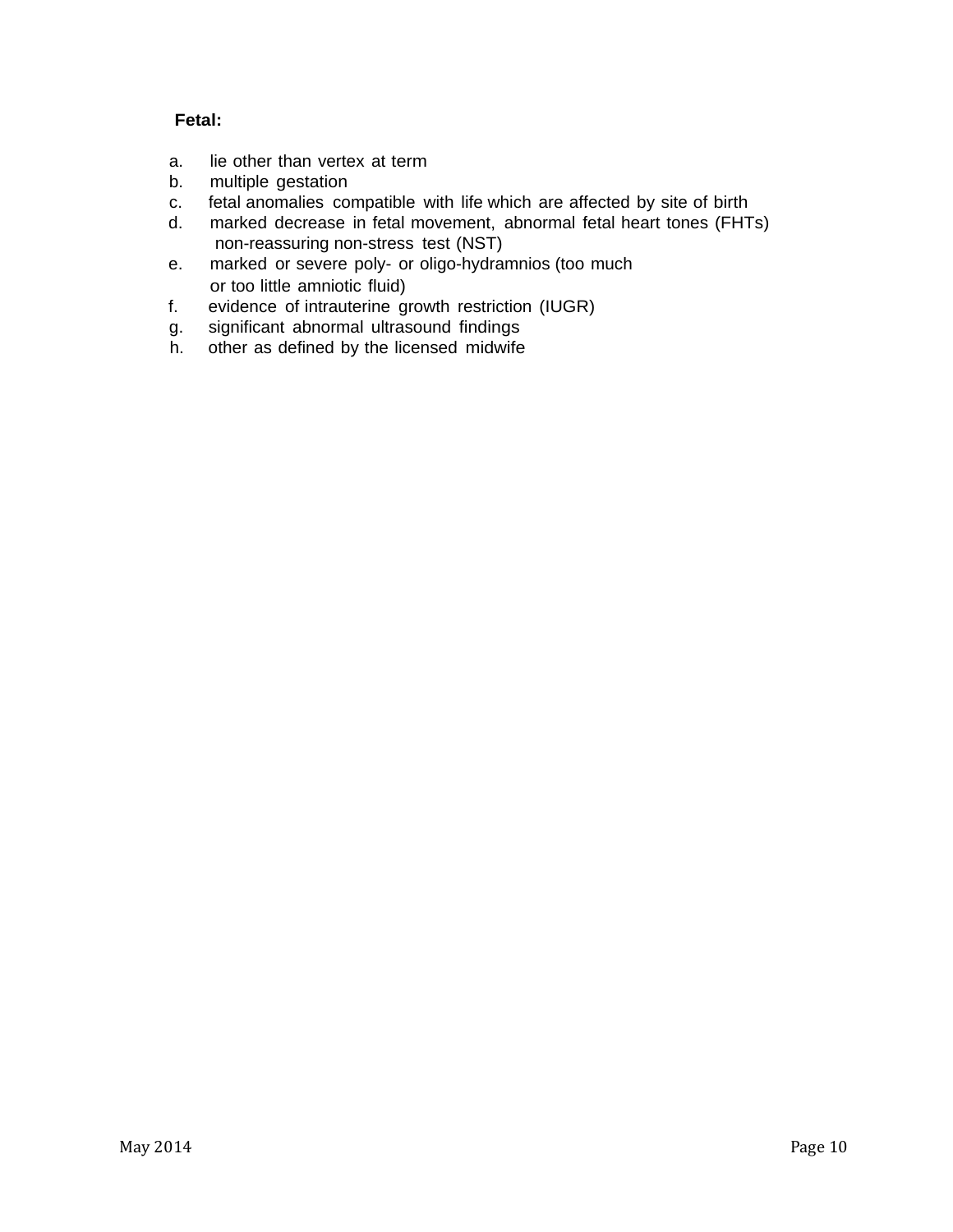### **VII. INTRAPARTUM REFERRAL**

#### • **To define and clarify minimum practice guidelines for the safe care of women and infants in regard to INTRAPARTUM PHYSICIAN CONSULTATION, REFERRAL & ELECTIVE TRANSFER OF CARE & EMERGENCY TRANSPORT**

The licensed midwife consults with a physician and/or other health care professional whenever there are deviations from normal during a client's labor and birth, and/or with her newborn. If a referral to a physician is needed pursuant to Business and Professions Code Section 2507, the licensed midwife will, if possible, remain in consultation with the physician in accordance with the client's wishes, remain present throughout the birth and resume postpartum care if appropriate.

A. The following conditions require referral to a physician and may require transfer of care. Referral does not preclude the possibility of return to care with a licensed midwife if a physician who has current training in obstetrics and gynecology determines that the client's condition or concern has been resolved such that the risk factors presented by a woman's disease or condition are not likely to significantly affect the course of pregnancy.

Intrapartum Conditions - Serious medical/obstetrical or perinatal conditions, including but not limited to:

### Maternal:

- a. prolonged lack of progress in labor
- b. abnormal bleeding, with or without abdominal pain; evidence of placental abruption
- c. rise in blood pressure above woman's baseline (more than 30/15 points or greater than 140/90) with proteinuria
- d. signs or symptoms of maternal infection
- e. signs or symptoms of maternal shock
- f. client's request for transfer to obstetrical care
- g. active genital herpes lesion in labor
- h. gestation greater than 42 0/7 weeks

Fetus:

- a. abnormal fetal heart tones (FHT)
- b. signs or symptoms of fetal distress
- c. thick meconium or frank bleeding with birth not imminent
- d. lie not compatible with spontaneous vaginal delivery or unstable fetal lie
- B. Emergency Transport: If on initial or subsequent assessment during the 1st, 2nd or 3rd stage of labor, one of the following conditions exists, the licensed midwife initiates immediate emergency transfer to medical care. Transport via private vehicle is an acceptable method of transport if, in the clinical judgment of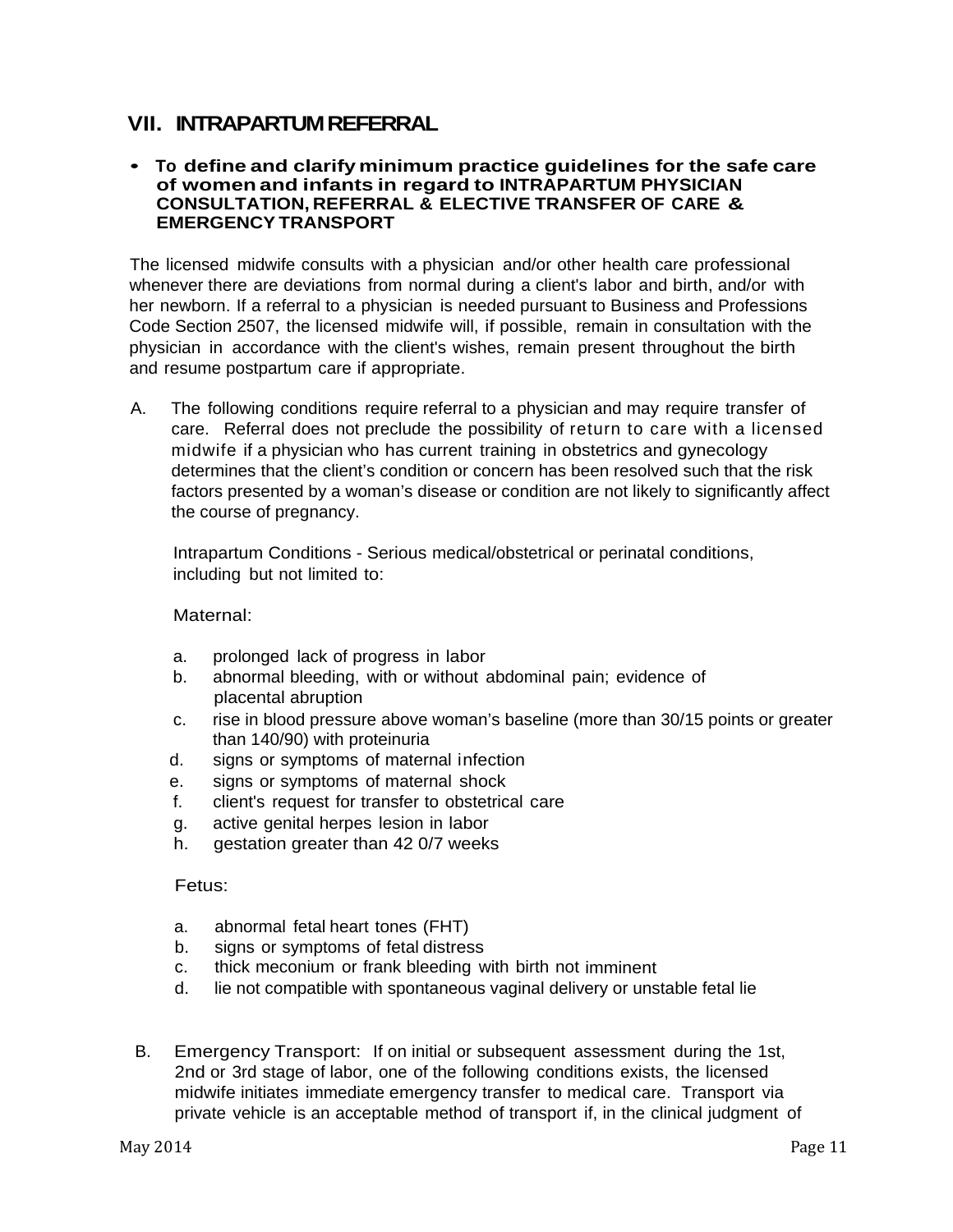the licensed midwife, that is the safest and most expedient method to access medical services.

- a. prolapsed umbilical cord
- b. uncontrolled hemorrhage
- c. preeclampsia or eclampsia
- d. severe abdominal pain inconsistent with normal labor
- e. chorioamnionitis
- f. ominous fetal heart rate pattern or other manifestation of fetal distress
- g. seizures or unconsciousness in the mother
- i. evidence of maternal shock
- j. presentation not compatible with spontaneous vaginal delivery
- k. laceration requiring repair outside the scope of practice or practice policies of the individual licensed midwife
- I. retained placenta or placental fragments
- m. neonate with unstable vital signs
- n. any other condition or symptom which could threaten the life of the mother, fetus, or neonate as assessed by the licensed midwife exercising ordinary skill and knowledge.

### C. **Emergency Exemptions Clause - Business and Professions Code Section <sup>2058</sup> - Medical Practice Act**

The California licensed midwife may deliver a woman with any of the above complications or conditions, or other bona fide emergencies, if the situation is a verifiable emergency and no physician or other equivalent medical services are available. **EMERGENCY** is defined as a situation that presents an immediate hazard to the health and safety of the client or entails extraordinary and unnecessary human suffering.

D. The California licensed midwife provides records, including prenatal records, and consults with the receiving physician about labor up to the point of transfer to a hospital.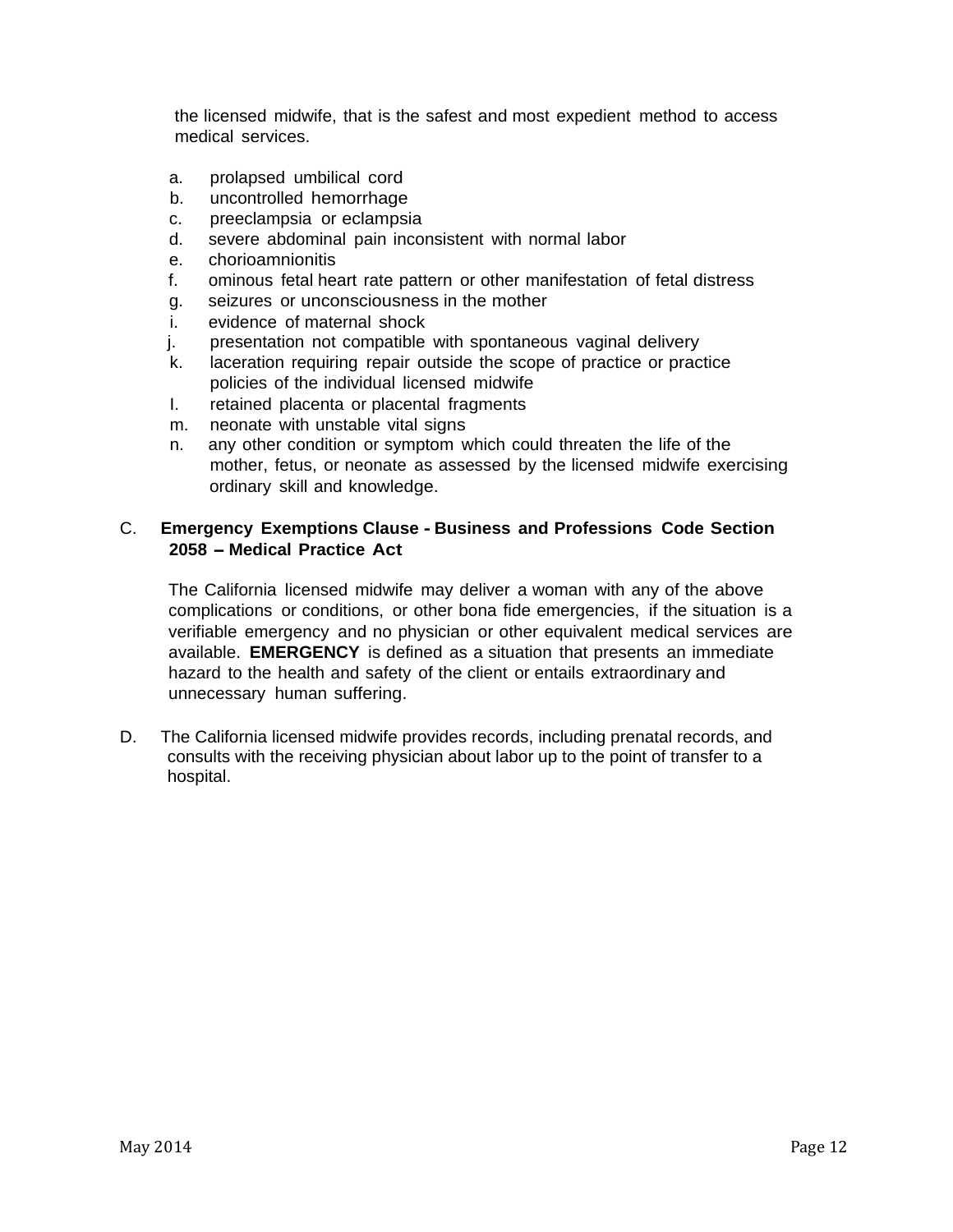### **VIII. POSTPARTUM REFERRAL**

### • **To define and clarify minimum practice guidelines for the safe care of women and infants in regard to POSTPARTUM PHYSICIAN CONSULTATION, REFERRAL & ELECTIVE TRANSFER OF CARE** & **EMERGENCY TRANSPORT**

The licensed midwife consults with a physician and/or other health care professional whenever there are deviations from normal (including abnormal laboratory results) during the postpartum period. If a referral to a physician who has current training and practice in obstetrics and gynecology is needed, the licensed midwife may resume postpartum care if the physician determines that the client's condition or concern has been resolved such that the risk factors presented by a woman's disease or condition are not likely to affect the client's postpartum care.

### **A. Immediate Postpartum Conditions.**

The licensed midwife arranges for immediate referral and transport according to the emergency plan identified in the informed consent document if the following abnormal conditions are present:

- a. uterine prolapse or inversion
- b. uncontrolled maternal hemorrhage
- c. seizure or unconsciousness
- d. sustained on-going instability or abnormal vital signs
- e. adherent or retained placenta
- f. repair of laceration(s)/episiotomy beyond licensed midwife's level of expertise
- g. anaphylaxis
- h. other serious medical or mental conditions

#### **B. Extended Postpartum Condition.**

The licensed midwife arranges for physician consultation, client referral and/or transport when/if:

- a. signs or symptoms of maternal infection
- b. signs of clinically significant depression
- c. social, emotional or other physical conditions as defined by the licensed midwife and outside her scope of practice

Ť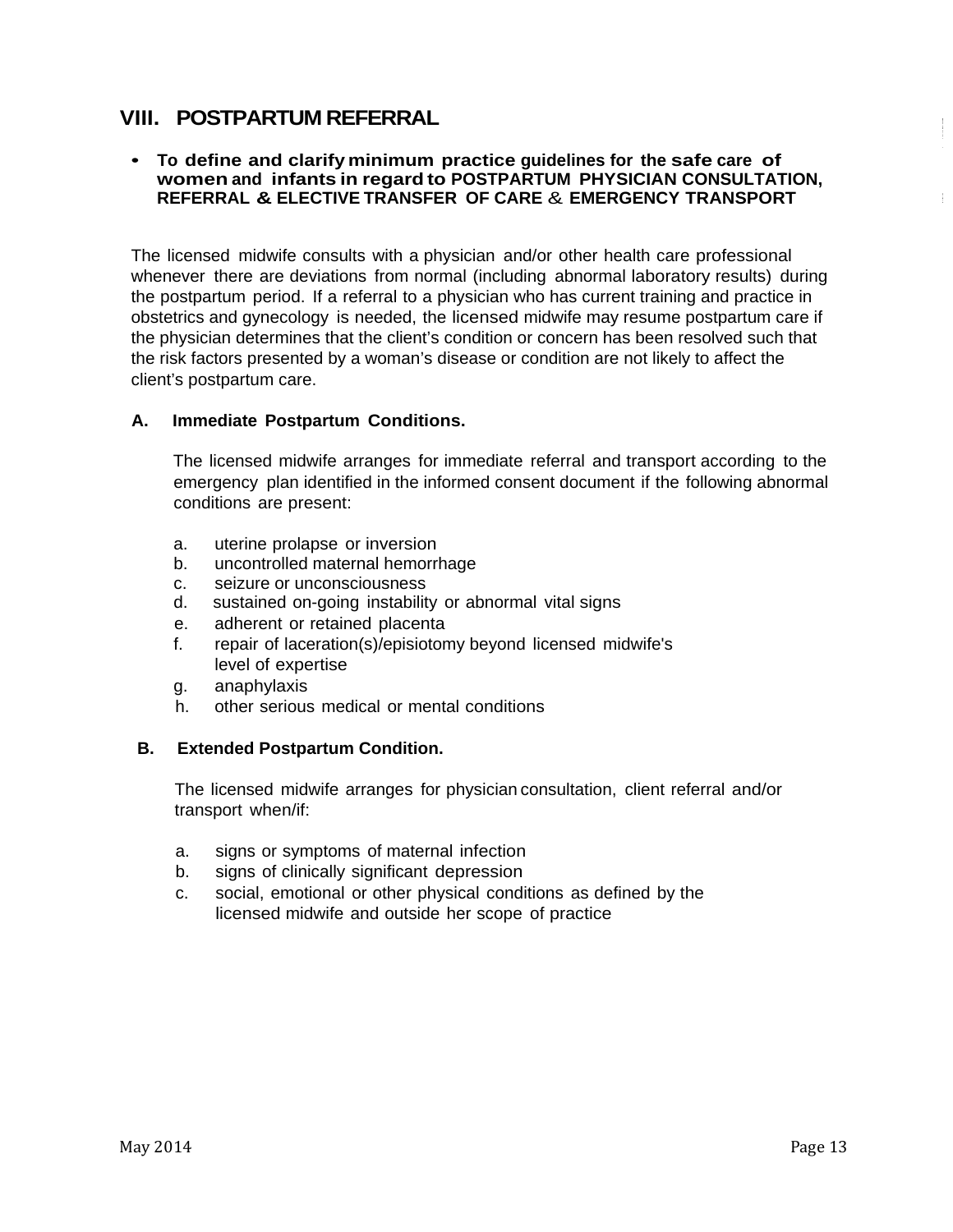# **IX. NEONATE REFERRAL**

#### • **To define and clarify minimum practice guidelines for the safe care of women and infants in regardto PHYSICIAN CONSULTATION, REFERRAL & ELECTIVE TRANSFER OF CARE & EMERGENCY TRANSPORT OF THE NEONATE**

The licensed midwife consults with a physician or other health care practitioner whenever there are deviations or complications relative to the newborn. If a referral to a physician is needed, the licensed midwife will, if possible, remain in consultation with the physician.

The following conditions will prompt referral to a physician and may require transfer of care.

- **A. Neonatal Conditions:** The licensed midwife arranges for immediate referral and transport according to the emergency plan identified in the informed consent document if the following conditions exist:
	- a. Apgar score of 6 or less at five minutes of age, without significant improvement by 10 minutes
	- b. persistent respiratory distress
	- c. persistent cardiac irregularities
	- d. persistent central cyanosis or pallor
	- e*.* persistent lethargy or poor muscle tone
	- f. prolonged temperature instability
	- g. significant signs or symptoms of infection
	- h. significant clinical evidence of glycemic instability
	- i. seizures
	- j. abnormal bulging or depressed fontanel
	- k. birth weight <2300 grams
	- I. significant clinical evidence of prematurity
	- m. clinically significant jaundice apparent at birth
	- n. major or medically significant congenital anomalies
	- o. significant or suspected birth injury
	- p. other serious medical conditions
	- q. parental request
- **B. Postnatal Care:** The licensed midwife arranges for referral or transport for an infant who exhibits the following:
	- a. abnormal cry
	- b. diminished consciousness
	- c. inability to suck
	- d. passes no urine in 30 hours or meconium in 48 hours after delivery or inadequate production of urine or stool during the neonatal period
	- e. clinically significant abnormalities in vital signs, muscle tone or behavior
	- f. clinically significant color abnormality-cyanotic, pale, grey
	- g. abdominal distension, projectile vomiting
	- h. jaundice within 30 hours of birth